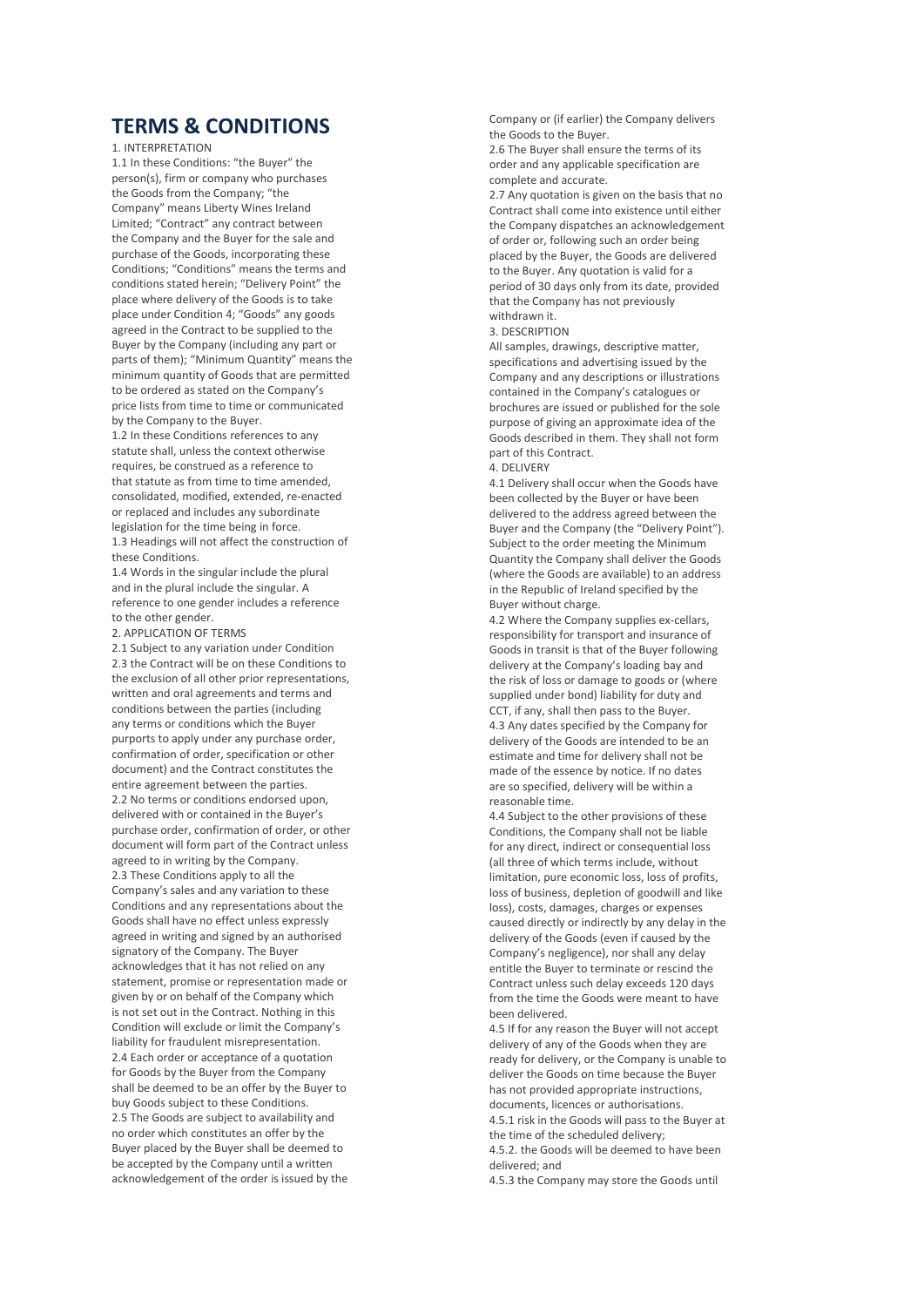delivery whereupon the Buyer will be liable for all related costs and expenses (including, without limitation, storage and insurance). 4.5.4 The Buyer will provide at its expense at the Delivery Point adequate and appropriate equipment, storage space and manual labour for unloading the Goods.

4.5.5 If 10 working days after the day on which the Company notified the Buyer that the Goods were ready for delivery, the Buyer has not taken or accepted delivery of them, the Company may resell or otherwise dispose of all or part of the Goods and in such case risk in the Goods shall pass back to the Company. 4.6 The Buyer shall inspect the Goods at the Delivery Point and claims for breakages will only be accepted if the Buyer notifies the Company within 3 days of delivery and the damaged Goods and their packaging are kept for inspection and the loss or damage is noted at the time of delivery.

4.7 The Company may deliver the Goods by separate instalments. Each separate instalment shall be invoiced and paid for in accordance with the provisions of the Contract. Each instalment shall be a separate Contract and no cancellation or termination of any one Contract relating to an instalment shall entitle the Buyer to repudiate or cancel any other Contract or instalment.

4.8 The Buyer shall provide the Company (including its employees, agents and subcontractors) with access to the Buyer's premises and other facilities as reasonably required by the Company to deliver the Goods.

5. NON-DELIVERY

5.1 The quantity of any consignment of Goods as recorded by the Company upon despatch from the Company's warehouse or the warehouses used by the Company shall be conclusive evidence of the quantity received by the Buyer on delivery unless the Buyer can provide conclusive evidence proving the contrary.

5.2 The Company shall not be liable for any non-delivery of Goods (even if caused by the Company's negligence) unless the Buyer gives written notice to the Company of non-delivery within 5 days of the date when the Goods would in the ordinary course of events have been received.

5.3 Any liability of the Company for nondelivery of the Goods shall be limited to replacing the Goods within a reasonable time or issuing a credit note at the pro rata Contract rate against any invoice raised for such Goods. 294

# 6. RISK/TITLE

6.1 Without prejudice to Clause 4.4, the Goods are at the risk of the Buyer from the time of delivery.

6.2 Ownership of the Goods shall not pass to the Buyer until the Company has received in full (in cash or cleared funds) all sums due to it in respect of:

6.2.1 the Goods; and

6.2.2 all other sums which are or which become due to the Company from the Buyer on any account.

6.3 Until ownership of the Goods has passed to the Buyer, the Buyer must:

6.3.1 hold the Goods on a fiduciary basis as the Company's bailee;

6.3.2 store the Goods (at no cost to the Company) separately from all other goods of the Buyer or any third party in such a way that they remain readily identifiable as the Company's property;

6.3.3 not destroy, deface or obscure any identifying mark or packaging on or relating to the Goods;

6.3.4 maintain the Goods in satisfactory condition and keep them insured on the Company's behalf for their full price against all risks to the reasonable satisfaction of the Company; and

6.3.5 hold the proceeds of the insurance referred to in Condition

6.3.4 on trust for the Company.

6.4 The Buyer may resell the Goods before ownership has passed to it solely on the following Conditions:

6.4.1 any sale shall be effected in the ordinary course of the Buyer's business at full market value and the Buyer shall hold part of the proceeds of sale as represent the amount owed by the Buyer to the Company on behalf of the Company and the Buyer shall account to the Company accordingly; and

6.4.2 any such sale shall be a sale of the Company's property on the Buyer's own behalf and the Buyer shall deal as principal when making such a sale.

6.5 The Buyer's right to possession of the Goods shall terminate immediately if:

6.5.1 the Buyer has a bankruptcy order made against him or makes an arrangement or composition with his creditors, or otherwise takes the benefit of any statutory provision for the time being in force for the relief of insolvent debtors, or (being a body corporate) convenes a meeting of creditors (whether formal or informal), or enters into liquidation (whether voluntary or compulsory) except a solvent voluntary liquidation for the purpose only of reconstruction or amalgamation, or has a receiver and/or manager appointed to its undertaking or any part thereof, or a resolution is passed or a petition presented to any court for the winding up of the Buyer or any proceedings are commenced relating to the insolvency or possible insolvency of the Buyer; or

6.5.2 the Buyer suffers or allows any execution, whether legal or equitable, to be levied on his/ its property or obtained against him/it, or fails to observe/perform any of his/its obligations under the Contract or any other contract between the Company and the Buyer, or fails to pay any amount due under this Contract on the due date for payment and remains in default not less than 7 days after being notified in writing to make such payment or is unable to pay its debts within the meaning of section 214 of the Companies Act 1963 as if the words "it is proved to the satisfaction of the court that" did not appear in section 214(c) or the Buyer ceases to trade; or

6.5.3 the Buyer encumbers or in any way charges any of the Goods.

6.6 The Company shall be entitled to recover payment for the Goods not withstanding that ownership of any of the Goods has not passed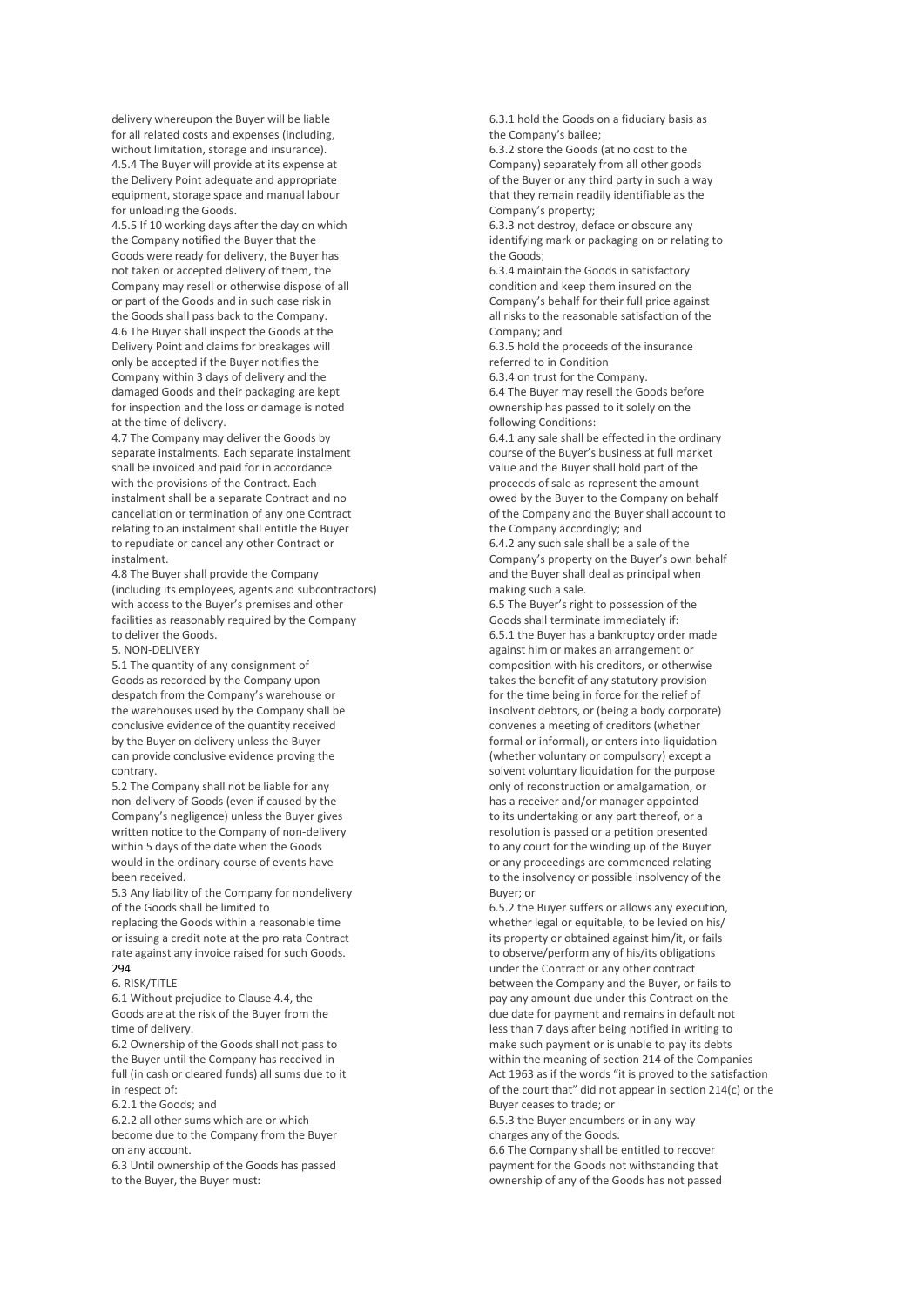### from the Company.

6.7 The Buyer grants the Company, its agents and employees an irrevocable licence at any time to enter any premises where the Goods are or may be stored in order to inspect them, or, where the Buyer's right to possession has terminated, to recover them.

6.8 Where the Company is unable to determine whether any Goods are the goods in respect of which the Buyer's right to possession has terminated, the Buyer shall be deemed to have sold all goods of the kind sold by the Company to the Buyer in the order in which they were invoiced to the Buyer. 6.9 On termination of the Contract, howsoever caused, the Company's (but not the Buyer's) rights contained in this Condition 6 shall remain in effect.

7. PRICE

7.1 Unless otherwise agreed by the Company in writing the price for the Goods shall be the price set out in the Company's price list (including any published amendment thereto) published on the date of delivery or deemed delivery.

7.2 The price for the Goods shall be exclusive of any value added tax and all additional costs or charges in relation to loading, unloading, carriage and insurance all of which amounts the Buyer will pay in addition when it is due to pay for the Goods.

7.3 In the event that a pricing error shall be discovered after acceptance of an order by the Company, the Company shall notify the correct price to the Buyer and the Buyer shall have the option to either (i) cancel such order; or (ii) continue at the notified correct price. The Company shall not be obliged to supply Goods at the incorrect price.

7.4 Where Goods are supplied under bond, the Buyer shall be responsible for any duties. 8. PAYMENT

8.1 Payment of the price for the Goods is due within 30 days from the end of the month in which the goods were invoiced (unless otherwise agreed between the Company and the Buyer) and time for payment shall be of the essence.

8.2 No payment shall be deemed to have been received until the Company has received cleared funds and all payments payable to the Company under the Contract shall become due immediately upon termination of this Contract despite any other provision. 8.3 The Buyer shall make all payments due under the Contract without any deduction whether by way of set-off, counterclaim, discount, abatement or otherwise. The Company reserves the right at any time to set off any sum due from the Buyer against any amount due to the Buyer from the Company. 8.4 If the Buyer fails to pay the Company any sum due pursuant to the Contract the Buyer will be liable to pay interest to the Company on such sum from the due date for payment at the rate specified at that time under the European Communities (late Payment in Commercial Transactions Regulations, 2002 (S.I. 580/2012).

8.5 No orders will be accepted whilst any overdue account remains outstanding and the Company reserves the right to levy an additional administration charge of €40 (exclusive of VAT) to cover administration costs if the Buyer's cheque is returned by their bank. 9 RESPONSIBILITY

9.1 The Buyer acknowledges that due to the nature of the Goods their quality may vary for different time periods, however the Company warrants that as at the date of delivery the Goods shall correspond to their description. The Company gives no warranty as to the durability of the Goods.

9.2 The Company shall not be liable for a defect in the condition of the Goods: 9.2.1 unless the Buyer gives written notice of the defect to the Company within 7 days of the time when the Buyer discovers or ought to have discovered the defect; and

9.2.2 the Company is given a reasonable opportunity after receiving the notice of examining such Goods and the Buyer (if asked to do so by the Company) returns such Goods to the Company's place of business at the Company's cost for the examination to take place there.

9.3 The Company shall not be liable for defects in the condition of the Goods if: 9.3.1 the Buyer makes any further use of such Goods after giving such notice; or 9.3.2 the defect arises because the Buyer failed to follow the Company's oral or written instructions as to the storage, use or maintenance of the Goods or (if there are none) good trade practice.

9.4 Subject to Conditions 9.2 and 9.3, if there is a material defect in the condition of the Goods the Company shall at its option replace such Goods (or the defective part) or refund the price of such Goods at the pro rata Contract rate provided that, if the Company so requests, the Buyer shall, at the Company's expense, return the Goods or the part of such Goods which is defective to the Company. 9.5 If the Company complies with Condition

9.4 it shall have no further liability for any defects in the Goods.

9.6 The Buyer shall be responsible for checking and verifying the suitability of the Goods (including any barcoding) and for its own stock control and rotation of stock.

10. LIMITATION OF LIABILITY

10.1 Subject to Condition 4, 5 and 9, the following provisions set out the entire financial liability of the Company (including any liability for the acts or omissions of its employees, agents and sub-contractors) to the Buyer in respect of any breach of these Conditions, and any representation, statement or tortious act or omission including negligence arising under or in connection with the Contract.

10.2 All warranties, conditions and other terms implied by statute or common law (save for the conditions implied by sections 14 and 15 of the Sale of Goods Act 1893) are, to the fullest extent permitted by law, excluded from the Contract.

10.3 Nothing in these Conditions excludes or limits the liability of the Company for death or personal injury caused by the Company's negligence or fraud or fraudulent misrepresentation.